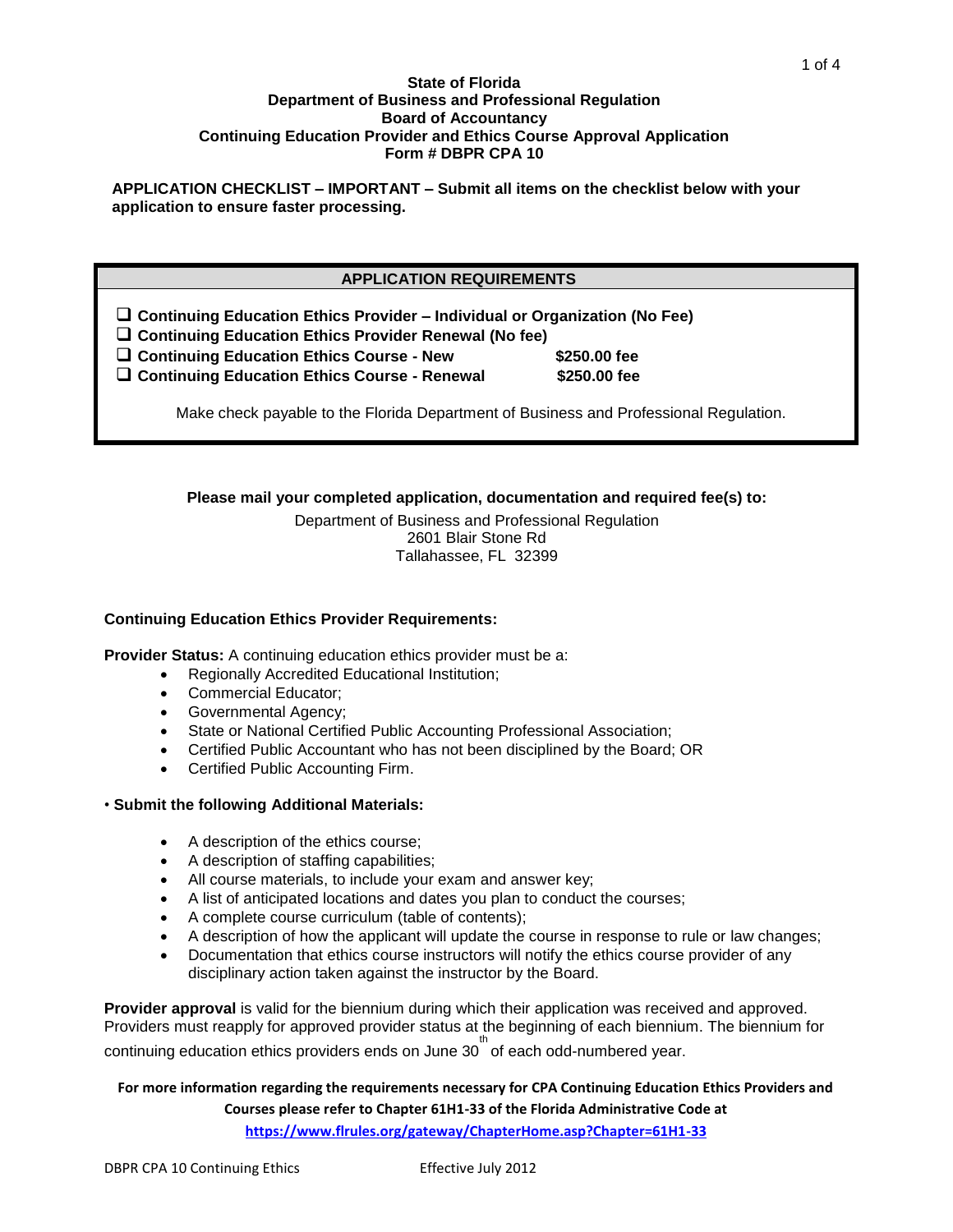#### **State of Florida Department of Business and Professional Regulation Board of Accountancy Continuing Education Provider and Ethics Course Approval Application Form # DBPR CPA 10**

If you have any questions or need assistance in completing this application, please contact the Department of Business and Professional Regulation, Customer Contact Center, at **850.487.1395**. *For additional information see the Instructions at the end of this application.*

#### **Section I – Transaction Type**

# **TRANSACTION TYPES**

# **Select all that apply:**

- 1. Continuing Education Ethics Provider Individual or Organization **[0106/1030] no fee**
- 2. Continuing Education Ethics Provider Renewal **[0106/2020] no fee**
- 3. Continuing Education Ethics Course New **[0107/1030] \$250.00 fee**
- 4. Continuing Education Ethics Course Renewal **[0107/2020] \$250.00 fee**

| <b>Section II - Applicant Information</b>                          |                               |                         |               |  |  |  |
|--------------------------------------------------------------------|-------------------------------|-------------------------|---------------|--|--|--|
|                                                                    | <b>APPLICANT INFORMATION</b>  |                         |               |  |  |  |
| Current Provider Number (If Applicable):                           |                               |                         |               |  |  |  |
| Last/Surname<br>First                                              | Middle                        |                         | <b>Suffix</b> |  |  |  |
| Company/Organization Name                                          |                               |                         |               |  |  |  |
| Social Security Number (if applying as an individual)              |                               |                         |               |  |  |  |
| Federal Employer ID Number (if applying as a company/organization) |                               |                         |               |  |  |  |
| <b>CONTACT INFORMATION</b>                                         |                               |                         |               |  |  |  |
| <b>Primary Phone Number</b>                                        | <b>Primary E-Mail Address</b> |                         |               |  |  |  |
| Authorized Representative (First, Last, and Title)                 |                               |                         |               |  |  |  |
| PHYSICAL ADDRESS                                                   |                               |                         |               |  |  |  |
| <b>Street Address</b>                                              |                               |                         |               |  |  |  |
|                                                                    |                               |                         |               |  |  |  |
| City                                                               | <b>State</b>                  | Zip Code (+ 4 Optional) |               |  |  |  |
| County                                                             | Country                       |                         |               |  |  |  |
| <b>MAILING ADDRESS</b>                                             |                               |                         |               |  |  |  |
| <b>Street Address</b>                                              |                               |                         |               |  |  |  |
|                                                                    |                               |                         |               |  |  |  |
| City                                                               | <b>State</b>                  | Zip Code (+ 4 Optional) |               |  |  |  |
| County                                                             | Country                       |                         |               |  |  |  |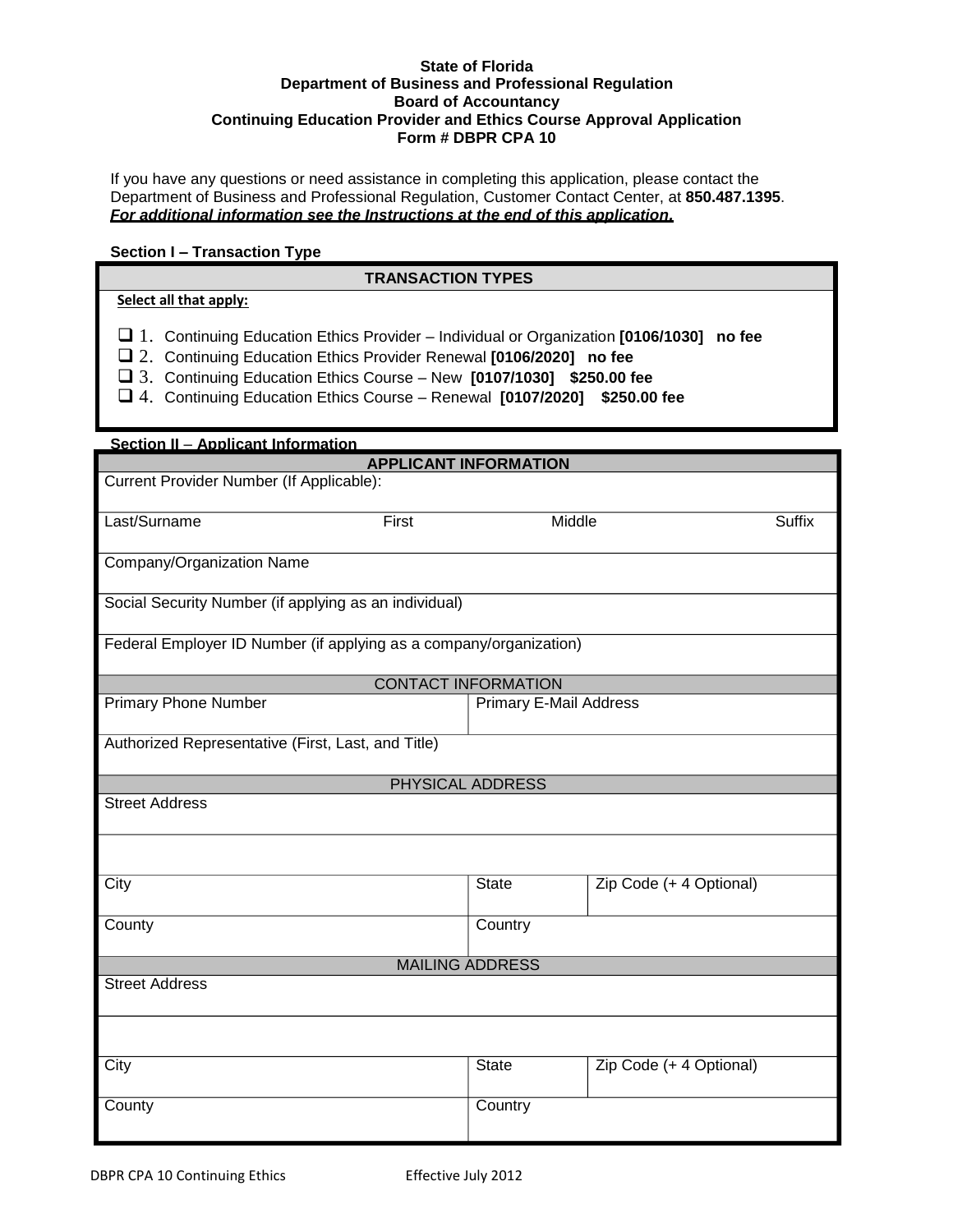#### **State of Florida Department of Business and Professional Regulation Board of Accountancy Continuing Education Provider and Ethics Course Approval Application Form # DBPR CPA 10**

\* The disclosure of your social security number is mandatory on all professional and occupational license applications, is solicited by the authority granted by 42 U.S.C. §§ 653 and 654, and will be used by the Department of Business and Professional Regulation pursuant to §§ 409.2577, 409.2598, 455.203(9), and 559.79(3), Florida Statutes, for the efficient screening of applicants and licensees by a Title IV-D child support agency to assure compliance with child support obligations. It is also required by § 559.79(1), Florida Statutes, for determining eligibility for licensure and mandated by the authority granted by 42 U.S.C. § 405(c)(2)(C)(i), to be used by the Department of Business and Professional Regulation to identify licensees for tax administration purposes.

# **Section III – Provider Eligibility Status**

# **PROVIDER ELIGIBILITY STATUS**

|  |  |  | $\Box$ Regionally Accredited Educational Institution |  |
|--|--|--|------------------------------------------------------|--|
|--|--|--|------------------------------------------------------|--|

□ Commercial Educator

Governmental Agency

 $\square$  State or national Certified Public Accounting Professional Association

□ Certified Public Accountant License Number: \_\_\_\_\_\_\_\_\_\_

 $\square$  Certified Public Accounting Firm License Number:  $\_\_$ 

# **Section IV – Additional Materials**

# **Applicants must submit the following additional materials:**

 $\Box$  A description of the ethics course

 $\Box$  A description of your staffing capabilities

 $\Box$  All course materials, to include your final exam and answer key

 $\Box$  A list of anticipated locations and dates you plan to conduct the courses

 $\Box$  A complete course curriculum (table of contents)

 $\Box$  A description of how the applicant will update the course in response to rule or law changes

 $\Box$  Documentation that ethics course instructors will notify the ethics course provider of any disciplinary action taken against the instructor by the Board

#### **Section V – Course Name**

#### **Course Name (if applicable)**

 $\Box$  Course Name:

□ Contact Hours: \_\_\_\_\_\_\_\_\_\_\_

#### **Section VI – Affirmation by Written Declaration**

#### **AFFIRMATION BY WRITTEN DECLARATION**

I certify that I am empowered to execute this application as required by Section 559.79, Florida Statutes. I understand that my signature on this written declaration has the same legal effect as an oath or affirmation. Under penalties of perjury, I declare that I have read the foregoing application and the facts stated in it are true. **I understand that falsification of any material information on this application may result in criminal penalty or administrative action, including a fine, suspension or revocation of the license.**

Signature:  $\vert$  Date:

Print Name: